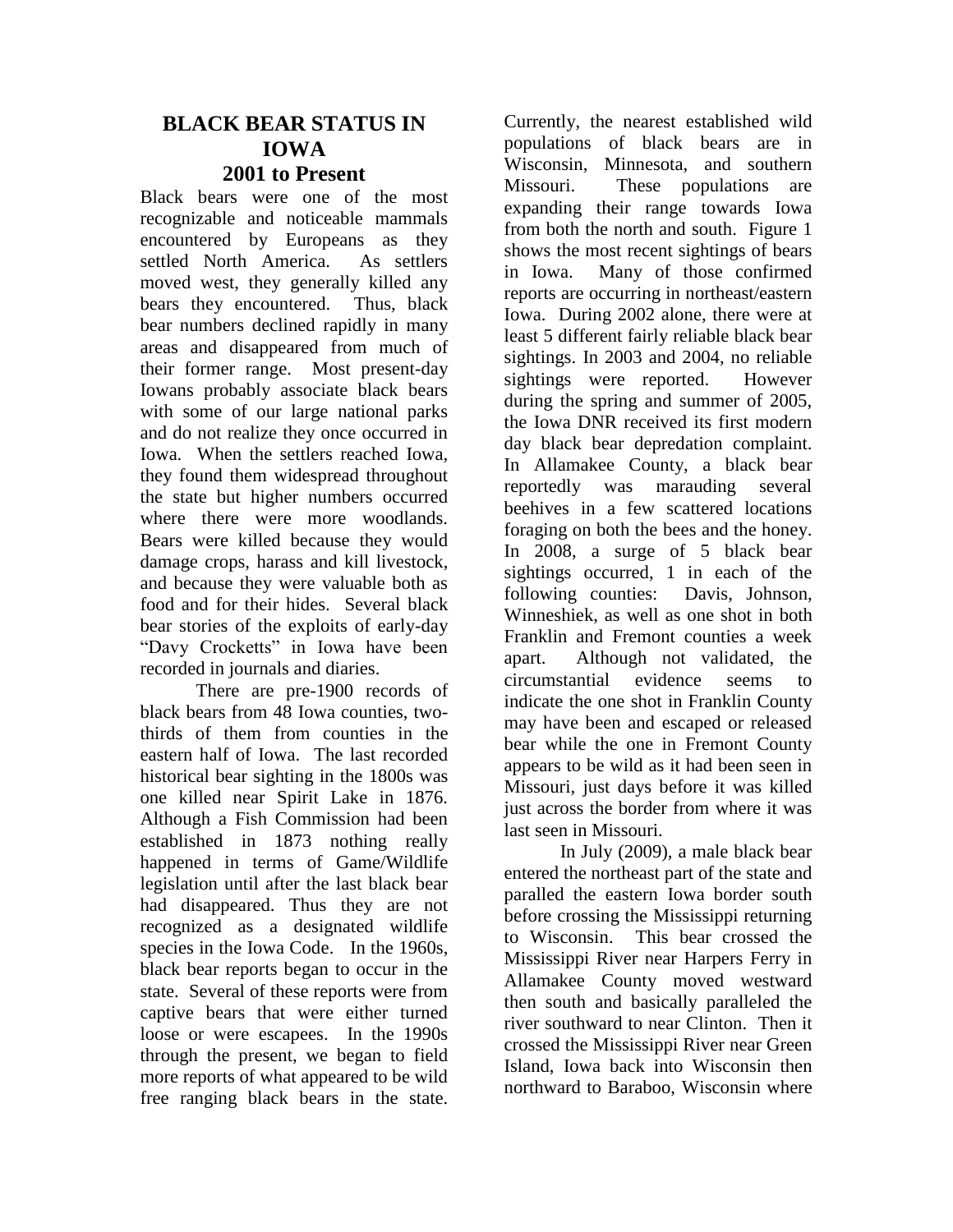it became impossible to keep track of it because it had no specific markings.

During May of 2010, there was a reliable report of an adult black bear and a yearling spotted just west of Marquette, IA (Clayton County) feeding at bird feeders. In late May, 2010, a smaller bear, probably a yearling, was witnessed in northwest Mitchell County near Carpenter, IA. In early June, a bear was seen north of Northwood (Worth County) near the Iowa/Minnesota border. Observations of this bear have also reported in southern Minnesota. It would seem unlikely that this bear was the same one reported near Marquette as it was not reported at any point between and in Iowa that would be unusual as there is so much open territory to see the bear. All indications are that these are wild, free ranging bears, not bears released or escaped from captivity.

In October 2010 a black bear was sighted in and around the Yellow River Forest in Allamakee County. This prompted the Iowa Department of Natural Resources to issue a warning for people to avoid the animal at that time. This bear is likely a young male that moved into Iowa from southern Wisconsin where there is a healthy wild bear population.

In September 2011, a black bear was sighted in Winneshiek County. Again, this is likely to be a wandering bear from southeast Minnesota or southwest Wisconsin. A few unconfirmed reports came from Mitchell County along the upper Cedar River as well.

In May through June 2012, a black bear was sighted multiple times in northeast Iowa. From field reports, it seemed to make a loop through the following

counties: Winneshiek, Fayette, Chickasaw, Mitchell, Howard, and back to Winneshiek where it was last seen moving in a northerly direction. No further confirmed reports came to us after that possibly indicating it moved back into southeast Minnesota. Further reports of black bear sightings occurred there through the summer 2012.

In 2013, there were no confirmed reports of black bears in Iowa.

So far in 2014, there have been at least 3 separate reports of black bears in Iowa. One in Winneshiek/Allamakee counties, one in Fayette/Clayton counties, and one in Ringgold county. The bear seen in the Fayette/Clayton county area was reported to have two cubs with it, but the DNR hasn't been able to confirm this yet. This bear(s) is has also raided beehives causing extensive damage to the bee owner's hives.

Black bear sightings are usually more reliable than mountain lion/cougar sightings because they do not necessarily flee when sighted, also bear tracks are very distinct, and they are not readily mistaken for other animals. Black bears, like mountain lions/cougars, have no legal status in Iowa. That means they aren't protected. The DNR continues to consider legislation to give both species legal furbearer status in the Iowa Code. The Governor's office has discouraged the DNR from pursuing legal status of the black bear and mountain lion/cougar because of bio-political conflicts between agriculture and these 2 wildlife species.

Proposed legislation was introduced for designation status for the black bear, but it did not get debated during the 2006 and 2007 legislative sessions. However